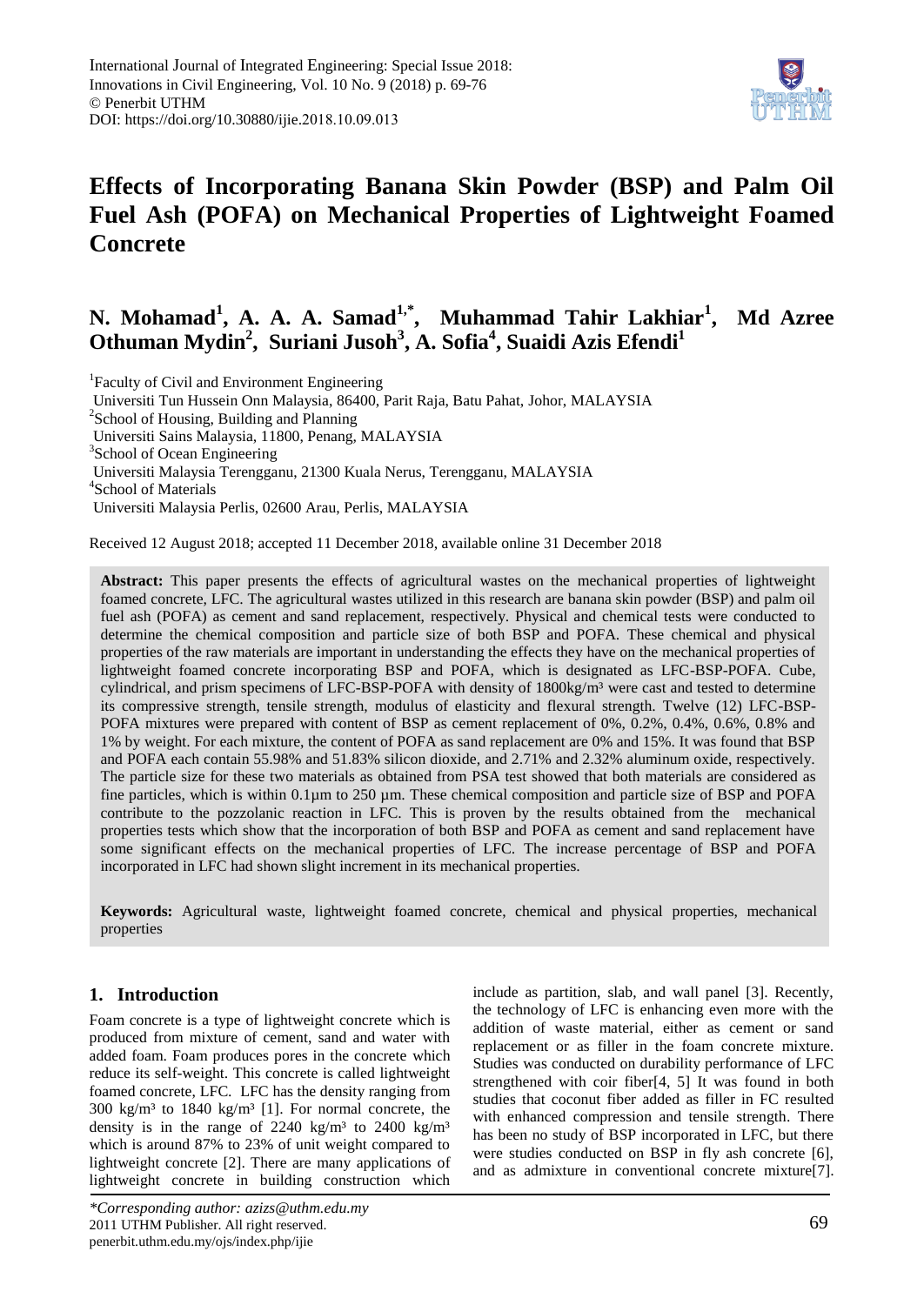Partial replacement of cement with fly ash improved the resistance of banana fibre reinforced concrete to sulphate attack with the specimens containing 20% replacement of cement. Meanwhile, using dried banana peel powder as admixture in conventional concrete increased its flexural strength but with considerable lesser compressive strength.

Meanwhile, agricultural wastes have contributed to the abundance of wastes left unmanaged in the open field. Agricultural waste is stated as a waste formed as a product or by-product from different agricultural activities. These wastes contribute to over 30% of worldwide agricultural productivity. The agricultural and food industry wastes form a remarkable proportion of worldwide agricultural productivity [8]. These wastes, if not managed properly, could lead to serious environmental issues. One of the methods to control this abundance of wastes is by recycling them as the construction material. It has been studied that certain agricultural wastes incorporated in the concrete mixture has potential to enhance the concrete's fresh and hardened properties.

 Banana skin fibers has found to increase the tensile strength and tensile modulus of composites at optimum usage of 5% [9]. A research was conducted on the mechanical and thermal characterization of banana peel fibers/HDPE composites where the banana fibers were mixed with high density polyethylene to produce the banana peel fibers/HDPE composites. This composite was characterized by tensile test and thermal analysis. It is found that 5% of fibers improved the tensile strength of composite in comparison with the pure HDPE. It is also found that the addition of fibers decreased the thermal stability of composites but increased its thermal crystallization temperature [10]. Replacement of 40% fly ash in the self-compacting concrete mixture had resulted with optimum workability, compressive strength and modulus of elasticity of the mixture with the highest compressive strength achieved was 27.2 MPa and MOE 31 GPa [11]. Meanwhile the optimum percentage of POFA in SCC mixture was found to be 5% where highest compressive strength was achieved, which is 38.4 MPa and modulus of elasticity of 31.6 GPa [12]. POFA, a byproduct obtained by burning of fibers, shells and empty fruit bunches as fuel in palm oil mills, contains pozzolanic properties is also considered as a promising supplementary cementing material. The incorporation of pozzolans, either naturally occurring or artificially made into concrete has been in practice since early civilization [13]. A review on potential mixture of POFA as cement replacement was conducted, where it is proven that by incorporating POFA in a concrete mixture, enhanced mechanical properties would occur, provided the optimum volume of POFA was utilized [14]. In a study conducted on fresh state and mechanical properties of self-compacting concrete with added POFA, the results obtained indicated that replacement of 5% POFA is the optimum value for cement replacement to obtain high workability and mechanical properties of concrete [15].

 The use of pozzolanic materials as partial cement replacement in concrete mixtures is vital due to environmental concerns such as  $CO<sub>2</sub>$  emission to the atmosphere. This paper reported the chemical compositions and particle size of BSP and POFA. It also presents the effects of these two agricultural wastes as cement and sand replacement on LFC-BSP-POFA's mechanical properties.

## **2. Materials and method**

The materials involved in this study are ordinary Portland cement, sand, water and foam to cast the lightweight foamed concrete, BSP and POFA. The OPC used throughout this research is complied with BS EN197:Part 1:2000 [16] and sieved under 150 μm sieve. For this research, the banana skin were produced into a powder form where the banana skin were dried in the oven at temperature  $105\text{°C} \pm 5\text{°C}$  for 24 hours. The dried banana skins were then grinded and sieved under 150 μm sieve. POFA was obtained from Ban Dung Palm Oil Industries Sdn. Bhd. at Parit Sulong, Batu Pahat, Johor. Fig. 1 and Fig. 2 show the BSP and POFA, both in powder form.



Fig.1 Banana skin powder (BSP)



Fig. 2 Palm oil fuel ash (POFA)

## **2.1 Fabrication of LFC incorporating BSP and POFA (LFC-BSP-POFA)**

To prepare the lightweight foam concrete, LFC, incorporating banana skin powder, BSP and palm oil fuel ash, POFA, the material were batched and weight. The fabrication of LFC was conducted by mixing cement, sand and water in the concrete mixture with ratios of material as shown in Table 1. Cement and sand in this table was partially replaced by BSP and POFA, respectively, with various percentages. The cement and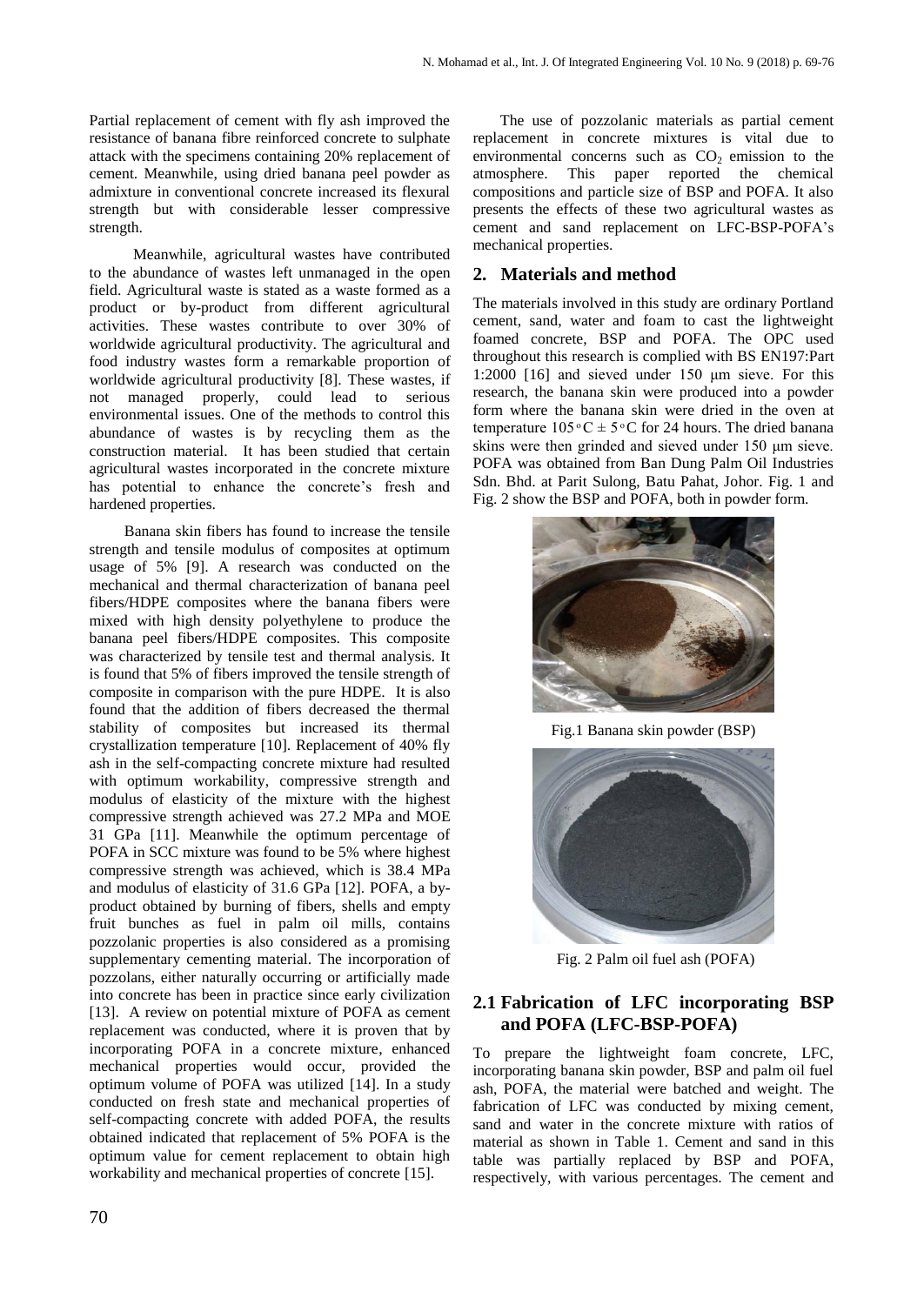sand used was Ordinary Portland cement, and sand of particle size less than 0.5 mm and greater than 0.09 mm, respectively. The banana skin powder was produced first from dried banana skins. The banana skins were dried in an oven at temperature  $105\degree C \pm 5\degree C$  for 24 hours. Then, the dried banana skin were grinded in a grinder (LA abrasion machine). The grinding process took around two hours. After grinded, the banana skins particles were sieved using 150 µm sieve used to remove bigger particles. The dried and sieved BSP were kept under proper container that prevent air moisture from making contact with it.

| Material | Sand to | Water to | Foam to |  |  |
|----------|---------|----------|---------|--|--|
|          | Cement  | Cement   | Cement  |  |  |
| Ratio    | 2:1     | 0.55     | 0.      |  |  |

Table 1: The mix ratio of foamed concrete

For this research, POFA was obtained from Ban Dung Palm Oil Industries Sdn. Bhd. at Parit Sulong, Batu Pahat, Johor. The chemical composition of POFA is as shown in Table 2 [17]. Based on the chemical composition, POFA is classified as Class F Fly Ash in

| <b>Chemical Composition</b> | POFA $(%)$ |  |
|-----------------------------|------------|--|
| Silicon dioxide, SiO2       | 57.71      |  |
| Aluminium oxide, Al2O3      | 4.56       |  |
| Ferric oxide, Fe2O3         | 3.30       |  |
| Calcium oxide, CaO          | 6.55       |  |
| Magnesium oxide, MgO        | 4.23       |  |
| Sulphur oxide, SO3          | 0.25       |  |
| Sodium oxide, Na2O          | 0.50       |  |
| Potassium oxide, K2O        | 8.27       |  |
| Titanium oxide, TiO2        |            |  |
| Phosphorus oxide, P2O2      |            |  |
| Loss of ignition, LOI       | 10.52      |  |

accordance with ASTM C618:2005 [18].

Table 2: Chemical composition POFA [17]

 Foam was produced by adding a liquid of synthetic foam agent (Sika AER) to water in the ratio of one portion of liquid agent to 20 portion of water. The foam was added to the mortar mixture (mixture of sand and cement) gradually stage by stage until the targeted density,  $1800 \text{ kg/m}^3$ , was achieved.

## **2.2 Experimental work**

The experimental work include several tests to determine the physical and chemical properties of BSP and POFA, and mechanical properties of LFC-BSP-POFA. The tests for obtaining the physical and chemical properties of BSP and POFA are X-ray Fluorescence (XRF) test and particle size analysis (PSA) test. To determine the mechanical properties of LFC-BSP-POFA, compressive strength test, tensile strength test, modulus of elasticity test, and flexural test were conducted.

 XRF test were conducted on BSP and POFA according to ASTM C618-17a [19]. The material were sieved between 50µm to 75µm (63µm) sieve which is to remove larger particles to avoid the failure of XRF. Hydraulic machine was used to compress the sample to become the pallet coin shaped as shown in Fig. 3. The pallet sample is then analyzed under XRF machine.



Fig. 3 Pallet sample of POFA (left) and BSP (right)

 Meanwhile, PSA test is a test conducted to determine the distribution of particle size of the sample. For this research, the sample taken was in the form of powder with the sieved BSP and POFA under 150µm. The procedure includes placing a small amount of sample gradually into the machine until its concentration achieved near to 80 unit. The machine used ultrasound wave to read the diameter of the sample. The same procedure goes to POFA. Fig. 4 shows the apparatus for PSA tests.

 Compressive strength test is a test which determine the strength of the foam concrete according to BS EN 12390-3:2009[20]. The test was conducted on cube samples  $(100 \text{ mm} \times 100 \text{ mm} \times 100 \text{ mm})$  of LFC-BSP-POFA at 7 and 28 days. The cube samples were placed in the center of the plate of the testing machine and the load was applied on the cross section are of the cube samples. Tensile strength test is when a cylinder sample is subjected to an axial load under universal testing machine with a specific loading until failure occurred according to BS EN 12390-6:2000 [21]. The cylinder's dimension used is 200 mm in height and 100 mm in diameter and tested at 28 days of age. MOE test was conducted in this research according to ASTM C469 Part 2[22]. The determination of modulus of elasticity can be achieved by plotting the stress versus strain graph obtained from the compression test on the cylinder at 28 days. For this test, dial gauge was used to measure the strain. Once the stress strain graph were obtained, the formula were used to calculate the MOE value. Flexural strength test is a four (4) points bending load test which conducted on prism with the size of 500mm x 100mm x 100mm in length, width and thickness at age 28 days according to BS EN12390-5:2009 [23].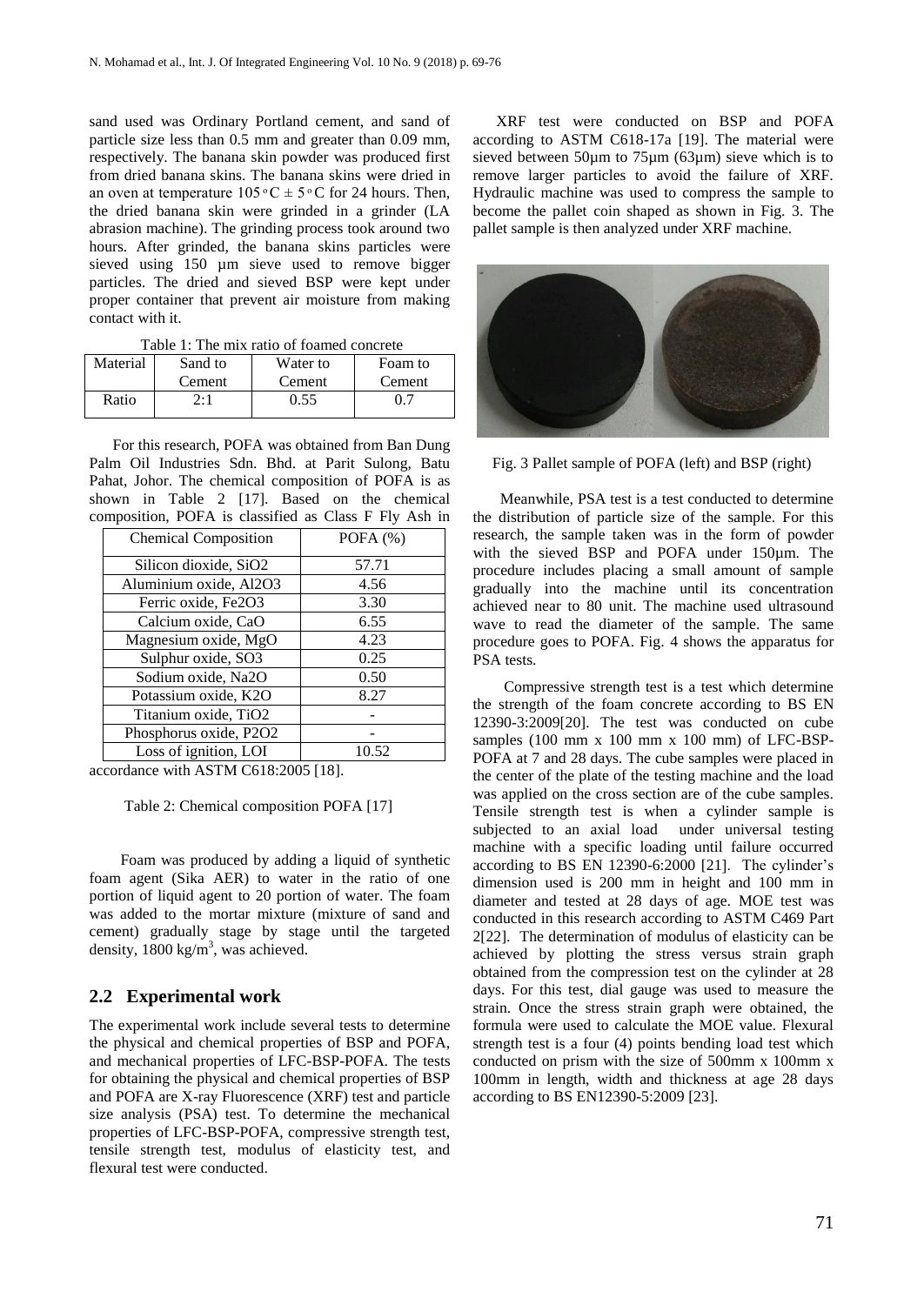

Fig. 4 Apparatus for PSA test

## **3. Results and analysis**

The results recorded from the test include chemical and physical properties for cement, BSP and POFA, and mechanical properties LFC-BSP-POFA. The chemical and physical properties for the materials include their chemical compositions and particle distributions. The mechanical properties of LFC-BSP-POFA obtained include compressive strength, tensile strength, modulus of elasticity and flexural behavior.

# **3.1 Chemical properties of cement, BSP and POFA**

The chemical composition of cement, BSP and POFA were obtained from the XRF test, as shown in Table 3. From the XRF test conducted on BSP and POFA, its chemical composition were determined. From Table 3, it is seen that cement contain high calcium oxide, CaO, which is  $57.7\%$  and silicon dioxide,  $SiO<sub>2</sub>$ , which is 14.4%. It also contain small percentages of carbon, aluminium oxide, sulphur trioxide, ferric oxide, magnesium oxide and potassium oxide. It is also seen that BSP and POFA contain high silicon dioxide, which are 55.98% and 51.83% in BSP and POFA, respectively. Both materials contain small amount of aluminium oxide which are 2.71% and 2.32%, for BSP and POFA, respectively. Therefore, both materials could be considered as pozzolanic. A pozzolan is defined as siliceous and aluminous materials which contain little cementitious value, which in finely divided form, will chemically react with calcium hydroxide at ordinary temperature to form compound possessing cementitious properties [24].

Table 3. Chemical composition of OPC, BSP and POFA

| <b>Chemical Composition</b>   | OPC   | BSP   | <b>POFA</b> |
|-------------------------------|-------|-------|-------------|
|                               | (%)   | (%)   | (%)         |
| Calcium Oxide, CaO            | 57.70 | 8.95  | 8.10        |
| Silicon Dioxide, SiO2         | 14.40 | 55.98 | 51.83       |
| Carbon, C                     | 0.10  |       | 0.17        |
| Aluminium Oxide, Al2O3        | 3.85  | 2.71  | 2.32        |
| Sulphur Trioxide, SO3         | 3.79  | 0.10  | 2.23        |
| Ferric Oxide, Fe2O3           | 2.06  | 1.36  | 7.60        |
| Magnesium Oxide, MgO          | 1.96  | 1.08  | 3.13        |
| Potassium Oxide, K2O          | 0.32  | 28.75 | 13.72       |
| Phosphorus Pentoxide,         |       |       | 4.30        |
| P <sub>2</sub> O <sub>5</sub> |       |       |             |

### **3.1.1 Pozzolanic Reaction**

When cement, which is rich in calcium oxide, reacts with water molecules, it forms calcium hydroxide as represented by Equation (1).

$$
CaO + H_2O \longrightarrow Ca(OH)_2
$$
 Equation (1)

When  $Ca(OH)_2$  reacts with silicon dioxide  $(SiO_2)$ , calcium silicate hydrate,  $3(CaO)_{2}(SiO_{2})3(H_{2}O)$ , or known as C-S-H gel is produced. The chemical reaction that took place is called pozzolanic reaction and represented by Equation (2).

$$
3[Ca(OH)_2] + 2[SiO_2] \longrightarrow [3(CaO)2(SiO_2)3(H_2O)]
$$

*Equation (2)*

## **3.1.2 Effects of particle size on pozzolanic reaction**

From PSA test conducted, the distribution of particle size of sample is determined. Fig. 5 shows the graph of particle size analysis for cement, BSP and POFA. It is noticed that the finer particles tends to react more effectively with the cement. This is due to pozzolanic reaction which perform better with finer particles [25].



Fig. 5 Particle size analysis for BSP, POFA and cement

BSP particles lay within the range of 0.1 $\mu$ m to  $250\mu$ m. The particles for BSP are increasing from  $0.1\mu$ m to 12µm slowly with the percentage of passing below 20%. However, above 20% of passing, the BSP particles are distributed thoroughly as it achieved 100% of particles passing below 250µm. Meanwhile, for POFA, the particles lays within the bigger range of  $0.1\mu$ m to  $100$ µm. POFA gave the finer particles distribution as compared to BSP. For cement, the better production process from the industry gave fine particles which is above 20% of passing, the cement particles are distributed thoroughly as it achieved 100% of particles passing below 50µm. The finer particles tends to react more effective as compared to the coarser one. This explained some of the sample from compressive strength of the cubes are getting fluctuated graph, as in Fig. 6 and Fig. 7, as the particles of BSP are coarser in certain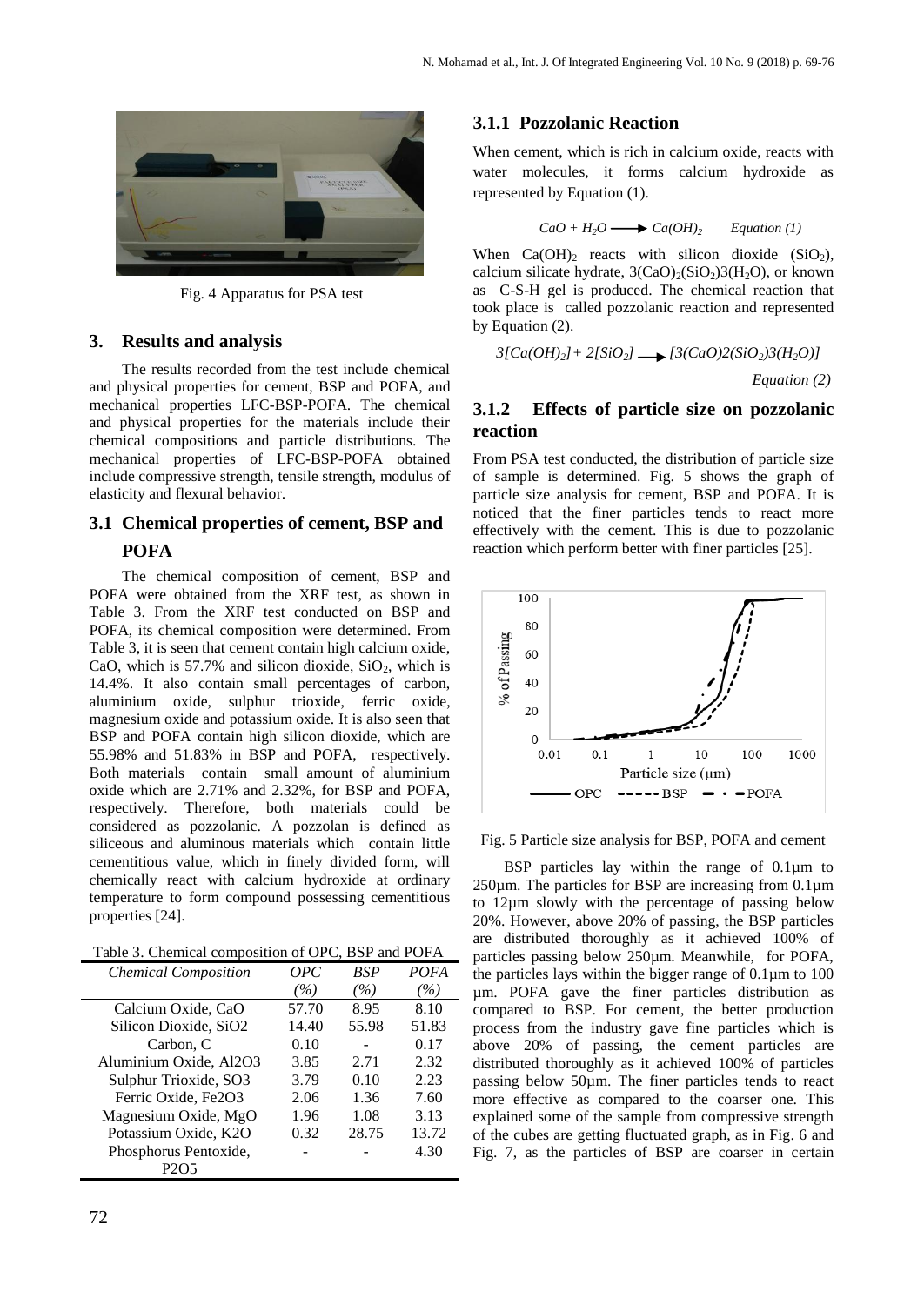mixtures compared to others. Coarser material tends to react slower compared to the finer materials.

## **3.2 Mechanical properties of LFC-BSP-POFA**

The mechanical properties of LFC-BSP-POFA determined are compressive strength, tensile strength, elastic modulus and flexural strength. The values obtained for each property are compared with the property of control samples which were cast from plain LFC. From this comparison, analysis on significant effects of BSP and POFA on mechanical properties of LFC-BSP-POFA were conducted.

#### **3.2.1 Compressive strength**

Fig. 6 and Fig. 7 present the compressive strength of LFC-BSP-POFA for 0% and 15% POFA as sand replacement, respectively. BSP content for mixture with POFA content of 0% and 15% ranged from 0% to 1%. It is found that compressive strength of LFC-BSP-FOFA is highest with 15% POFA as sand replacement and 1% BSP as cement replacement. From Figure 6, the compressive strength of LFC-BSP-POFA with the 0% of POFA as sand replacement at 7 days, the compressive strength was recorded lowest for 0.2% content of BSP as cement replacement, which is 18.9 MPa. Meanwhile, the highest compressive strength recorded is 27.6 MPa with 0.6% BSP as cement replacement. The different between the highest and the lowest in compressive strength is 8.7 MPa which is about 46.0% increasing in strength. On 28 days, the compressive strength recorded the lowest for 0.2% of BSP as cement replacement, which is 22.3 MPa. The highest compressive strength recorded is 31.7 MPa with 0.8% BSP as cement replacement. The different between the highest and the lowest in compressive strength is 9.4 MPa which is about 42.2%.

 In general, the graphs in Figure 6 and Figure 7 are noticed to fluctuate as opposed to linearly increasing with increase percentage of BSP and POFA. This is due to lack of uniformity of the BSP and POFA's particle size incorporated in the LFC mixture. The fineness of pozzolanic materials have a significant influence on the strength of concrete. Due to relationship between contact surface area and fineness, the finer the BSP and POFA used for cement and sand replacement, the greater the strength obtained compared to the coarser materials. The finer the materials, the higher the amount of total surface area of particles, thus the higher the strength gained by the concrete. The pozzolanic activity increase as the total surface area increased [26].



Fig.6 Compressive strength versus BSP content for 0% POFA



Fig.7 Compressive strength versus BSP content for 15% POFA

 From the compressive strength of LFC-BSP-POFA with the 15% of POFA as sand replacement at 7 days, the compressive strength recorded lowest value for 0.4% content of BSP as cement replacement, which is 23.9 MPa. The highest compressive strength recorded is 32.7 MPa for 1% BSP cement replacement. The different between the highest and the lowest in compressive strength is 8.8 MPa which is about 36.8% increasing in strength. Meanwhile, at 28 days, the compressive strength recorded the lowest value for 0.4% of BSP as cement replacement, which is 29.7 MPa. The highest compressive strength recorded is 36.4 MPa for mixture with 1% BSP as cement replacement. The different between the highest and the lowest in compressive strength is 6.7 MPa which is about 22.6% increasing in strength.

 From Fig. 6 and Fig. 7, it is concluded that compressive strength of LFC-BSP-FOFA is highest with 15% POFA as sand replacement and 1% BSP as cement replacement. It is evidenced that the higher amount of pozzolans added, the higher the strength attained by the foam concrete until it reached its optimum strength. Higher occurance of pozzolanic reaction results in higher strength of mechanical properties of the LFC.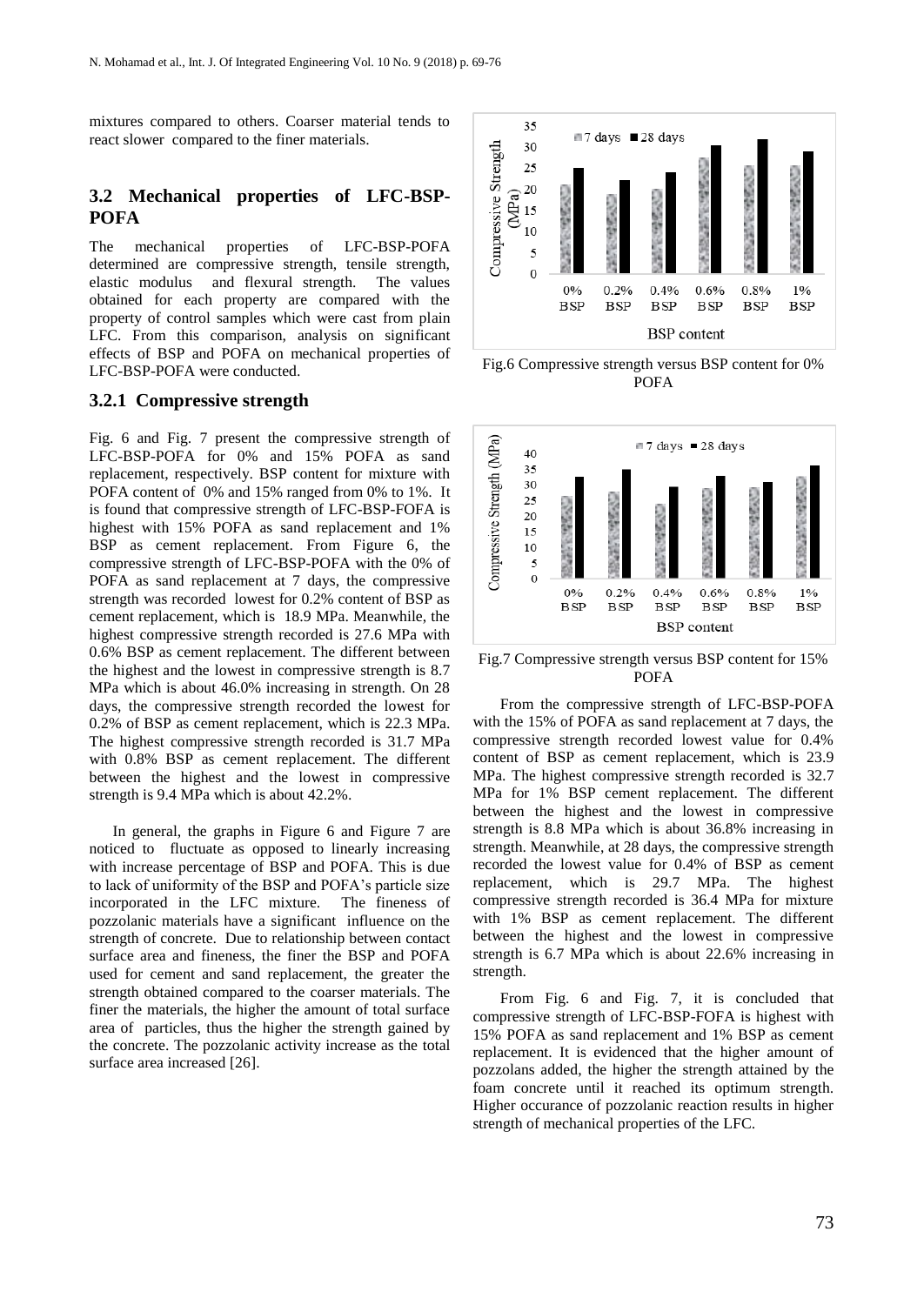#### **3.2.2 Tensile strength**

Fig. 8 shows the results of tensile strength of LFC-BSP-POFA with 0% and 15% content of POFA as sand replacement.



Fig.8 Tensile strength of LFC-BSP-POFA at 28 days

 It is observed from Figure 8, for the mixture with 0% POFA as sand replacement, the tensile strength increased almost linearly as the percentage of BSP increased until percentage of BSP used was 0.6% BSP. Adding more percentage of BSP did not increase the tensile strength. Maximum tensile strength recorded was 2.7 MPa. The difference between the highest and lowest in tensile strength is 1.15 MPa, which also give 74.7% increasing in tensile strength of LFC-BSP-POFA compared to the control sample at 1.54 MPa. The pattern of the curves for 0% POFA and 15% POFA is slightly different especially for 0% to 0.5% BSP. For LFC with 15% POFA, the tensile strength is higher even before BSP was added because POFA itself is a pozzolanic material which act as a binder, thus enhanced the bonding of all particles in the LFC mixture.

 For the mixtures that include 15% POFA as sand replacement, the tensile strength achieved was quite constant for every percentage of BSP added. However, when 1% BSP was added, the tensile strength went up to maxima which was 3.24 MPa. The difference of highest and lowest in tensile strength is 1.70 MPa, which also give 110.0% increasing in tensile strength of LFC-BSP-POFA compared to the control sample at 1.54 MPa.

 From the result, it is found that the maximum tensile strength is achieved in LFC mixture with 1% BSP and 15% POFA.

#### **3.2.3 Modulus of Elasticity**

The determination of modulus of elasticity, MOE, was achieved by using the stress versus strain graph drawn from the data collected from the test. Fig. 9 shows the MOE value of LFC-BSP-POFA at 28 days.



Fig. 9 MOE values of LFC-BSP-POFA at 28 days

 From Fig. 9, the MOE values of LFC-BSP-POFA increased almost linearly as the percentage of BSP replacing cement increased for both 0% and 15% POFA replacement. The highest value recorded for the MOE is 82000 MPa at 28 days, for 1% BSP with 0% POFA. The highest value of MOE at 28 days is 75000 MPa for 1% BSP with 15% POFA. It can be seen that after 0.2% BSP, the increased POFA replacement level led to reduction in the MOE values. MOE is known to mainly governed by the quality of the interfacial zone [27]. Therefore, it is indicated from the results obtained that POFA has limited effect of POFA on the interfacial zone.

 It is evidenced that higher percentage of POFA added reduced the MOE. This trend is similar when POFA is added to self compacting concrete, SCC, where the MOE for SCC incorporating POFA reduced as the percentage of POFA increased [28].

#### **3.2.3 Flexural strength**

As shown in Fig. 10, the flexural strength of LFC-BSP-POFA is noticed to increase, with small increment, with the increasing percentage of BSP as cement replacement for both mixtures with 0% and 15% of POFA. The highest value recorded is 3.9 MPa at 28 days for 1% BSP with 15% POFA.



Fig. 10 Flexural strength of LFC-BSP-POFA at 28 days

#### **5.0 Conclusions**

From the XRF test, the chemical composition of BSP and POFA were determined. Both wastes are high in silicon dioxide, which with 55.98% and 51.83% for BSP and POFA, respectively. From the PSA test, it is found that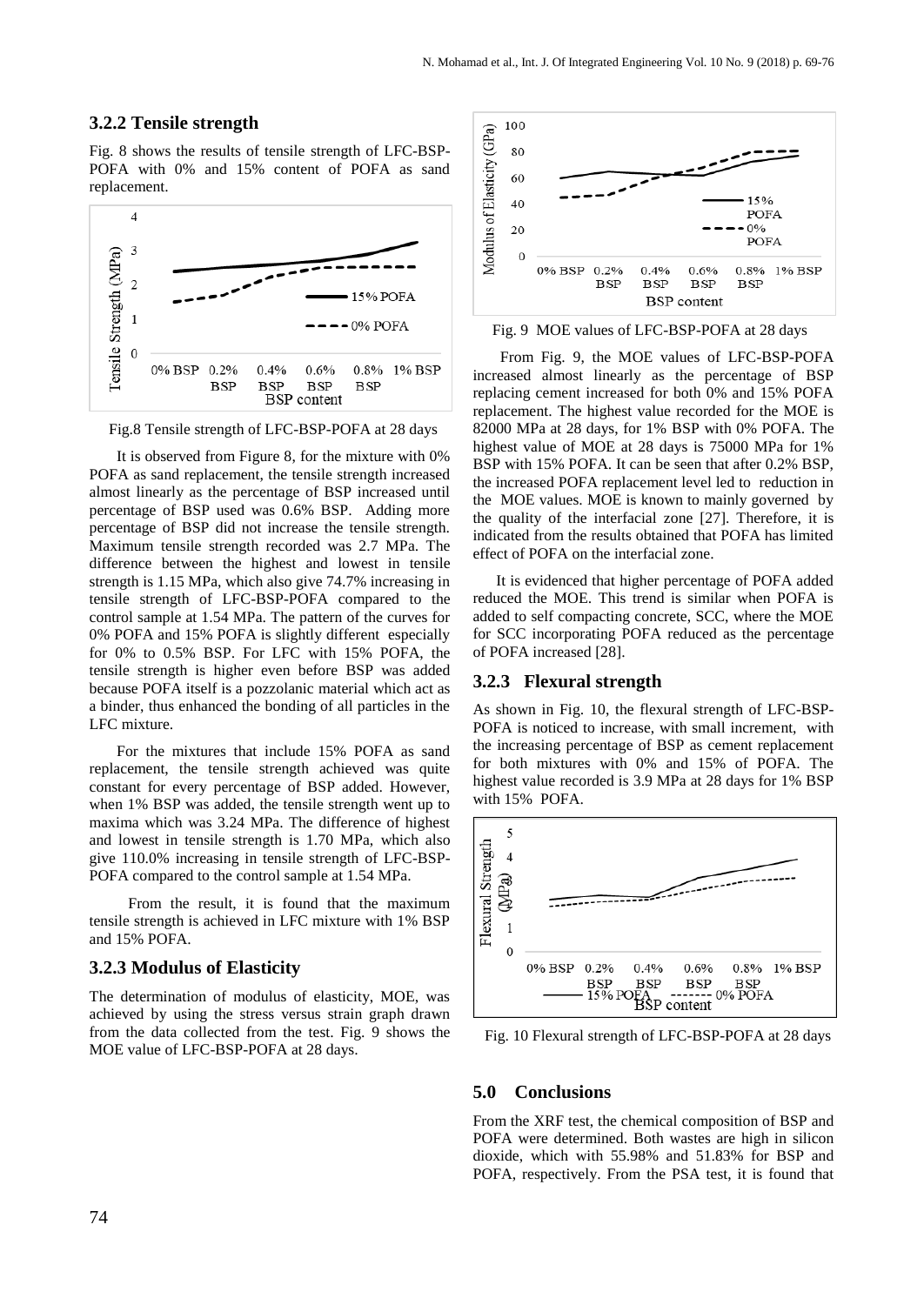the particles for BSP are within 0.1µm to 250µm. As for POFA, particles are distributed thoroughly within the range of 0.1µm to 100µm. The particles for cement are distributed thoroughly from 0.1µm to 50µm. This sizes of BSP and POFA particles are considered fine which chemically react with cement in pozzolanic reaction.

 The lowest and highest compressive strength of LFC-BSP-POFA recorded at 28 days are 22.3 MPa and 36.4 MPa, respectively. When compared to the control sample, the percentage increased in compressive strength of the highest compressive strength for 28 days is 63.2%.

 For tensile strength, the lowest and highest values recorded at 28 days are 1.7 MPa and 3.24 MPa, respectively. The lowest tensile strength recorded is 1.54MPa for control sample. The increased in tensile strength is 1.70 MPa, which also give 110.0% increasing in tensile strength of LFC-BSP-POFA.

 The highest value recorded for the MOE is 82000 MPa at 28 days. The control sample recorded 47091 MPa at 28 days, which is the lowest among all mixtures. This value shows that within the range of study, the highest and the lowest difference in MOE value is 34909 MPa differences, which gives 74.1% increase in MOE of LFC-BSP-POFA compared to the control sample.

 For flexural strength, the highest value recorded at 28 days is 3.9MPa. The control sample recorded 2.0 MPa at 28 days, which is the lowest among all mixtures.

 The increase of BSP and POFA content in the LFC mixture had shown slight increment in its compressive and tensile strength, modulus of elasticity, and flexure strength.

#### **5. Acknowledgement**

The authors gratefully acknowledge the funds received from the Ministry if Higher Education Malaysia through the Fundamental Research Grant Scheme (FRGS), VOT No. 1573.

### **References**

- [1] British Cement Association. (1994). Foamed Concrete Composition and Properties. 165-168. British Cement Association.
- [2] Fathilah, N.N.F.M. & Tan, C.S. Flexural Strength of Lightweight Foamed Concrete using cement to sand ratio 3 :1 with Inclusion of Polypropylene Fibre, 270–279.
- [3] Jitchaiyaphum, K., Sinsiri, T., & Chindaprasirt, P. (2011). Cellular lightweight concrete containing pozzolan materials. *Procedia Engineering*, *14*, 1157–1164.
- [4] M.A. Othuman Mydin, N. Mohamad, A.A. Abdul Samad, I.Johari, and M.A. Che Munaaim. Durability performance of foamed concrete strengthened with chemical treated (NaOH) coconut

fiber. Proceeding of the 3rd International Conference on Applied Science and technology (ICAST 18). AIP Publishing. 2018]

- [5] Noridah Mohamad, Muhamad Afif Iman, M A Othuman Mydin, A A A Samad, J A Rosli1 and A. Noorwirdawati. Mechanical properties and flexure behaviour of lightweight foamed concrete incorporating coir fibre. IOP Conf. Series: Earth and Environmental Science, IconCees 2017. IOP Publishing.
- [6] Solomon Ikechukwu Anowai1 and Olorunmeye Fredrick Job. Durability properties of banana fibre reinforced ash concrete. International Research Journal of Engineering and Technology (IRJET) . Vol 4 (11), Pp 1169- 1174
- [7] Vishal Gadgihalli, Meena Y.R, Sindhu Shankar, Raghavendra Prasad Havanje Dinakar, S. C. Sharma. Analysis of properties of concrete using dried banana peel powder as admixture. International Journal of Research - Granthaalayah, 5(11), 351-354. 2017.
- [8] Patomsok Wilaipon, 2009. The Effect of Briquetting Pressure on Banana-Peel Briquette and the Banana Waste in Northern Thailand, 6(1), pp. 167-171.
- [9] P. H. F Pereira, C. Y. Watashi, T. Brocks, K.C.C.C Benini, H.J. C. Voorwald, M.O.H. Cioffi. Mechanical and Thermal Characterization of Banana Peel Fibers/HDPE Composites. ECCM15. 15<sup>th</sup> European Conference on Composite Materials, Venice, Italy. June 2012.
- [10] N. Mohamad, M.S. Zulaika, A.A.A. Samad, W.I Goh, J. Hadipramana and A. Wirdawati. Fresh state and mechanical properties of Self compacting concrete incorporating high volume fly ash. Matec Web of Conference.Vol 47(2016). EDP Sciences. 2016.
- [11] Noridah Mohamad, Abdul Aziz Abdul Samad, A. Nadjua, W.I. Goh, A. Anas. Fresh state and mechanical properties of self-compacting concrete incorporating POFA. Jurnal Teknologi. Volume 78(5), Pp 437-441. 2016.
- [12] Sh, F.U.E.L.A., Erm, A.S.H., Awal, A.S. M.A., & Abubakar, S.I. (2011). Properties of concrete containing high volume palm oil fuel ash, 23(2), 54–66.
- [13] Richard, A., & Ramli, M. (2015). The Effects of Curing Methods on Early-age Strength of Sustainable Foamed Concrete. *Advances in Research*, *3*(6), 548–557
- [14] Noorwirdawati Ali, Mohd Hazeeq Adhahuddinsa Mohd Sobri, Josef Hadipramana, Abdul Aziz Abdul Samad, and Noridah Mohamad. Potential Mixture of POFA and SCBA as Cement Replacement in Concrete: A Review. MATEC Web of Conferences. ISCEE 2017
- [15] Noridah Mohamad, A.A.A. Samad, A. Nadjua, W. I. Goh, A. Anas.Fresh state and mechanical properties of self compacting concrete incorporating POFA May 2016. Jurnal Teknologi. 72(1), Pp 1-6. 2015